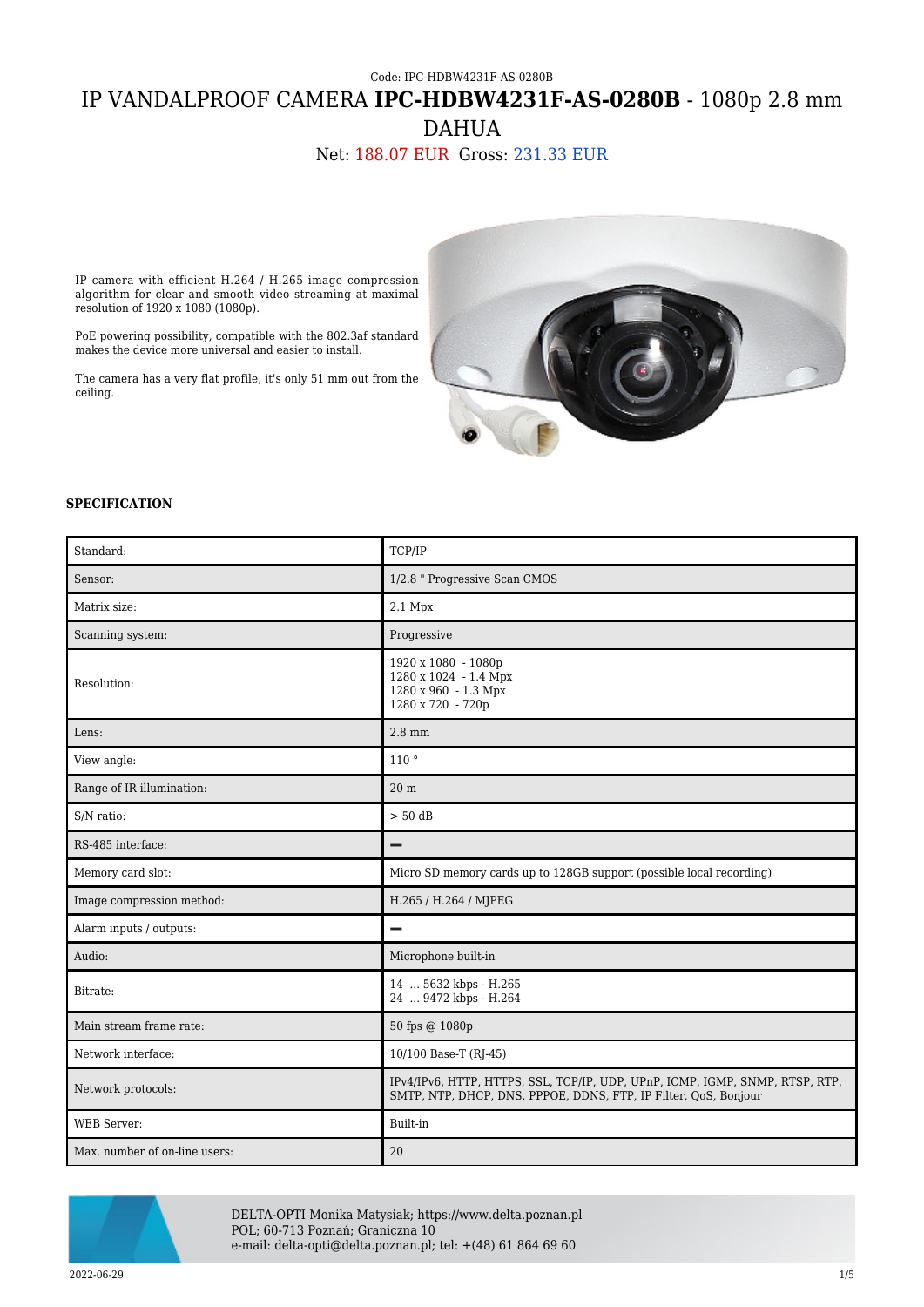| ONVIF:                         | 2.42                                                                                                                                                                                                                                                                                                                                                                                   |
|--------------------------------|----------------------------------------------------------------------------------------------------------------------------------------------------------------------------------------------------------------------------------------------------------------------------------------------------------------------------------------------------------------------------------------|
| Main features:                 | • 3D-DNR - Digital Noise Reduction<br>• WDR - 120 dB - Wide Dynamic Range<br>• BLC/HLC - Back Light / High Light Compensation<br>• Possibility to change the resolution, quality and bit rate<br>• Audio detection<br>• IVS analysis : intrusion, crossing the line (tripwire), abandoned/missing object, face<br>detection<br>• Configurable Privacy Zones<br>• Mirror - Mirror image |
| Color:                         | White                                                                                                                                                                                                                                                                                                                                                                                  |
| Power supply:                  | • PoE $(802.3af)$ ,<br>• 12 V DC / 350 mA                                                                                                                                                                                                                                                                                                                                              |
| Power consumption:             | < 4.5 W                                                                                                                                                                                                                                                                                                                                                                                |
| Mobile phones support:         | Port no.: 37777 or access by a cloud (P2P)<br>• Android: Free application DMSS<br>• iOS (iPhone): Free application DMSS                                                                                                                                                                                                                                                                |
| Default admin user / password: | $admin / -$<br>The administrator password should be set at the first start                                                                                                                                                                                                                                                                                                             |
| Default IP address:            | 192.168.1.108                                                                                                                                                                                                                                                                                                                                                                          |
| Web browser access ports:      | 80, 37777                                                                                                                                                                                                                                                                                                                                                                              |
| PC client access ports:        | 37777                                                                                                                                                                                                                                                                                                                                                                                  |
| Mobile client access ports:    | 37777                                                                                                                                                                                                                                                                                                                                                                                  |
| Port ONVIF:                    | 80                                                                                                                                                                                                                                                                                                                                                                                     |
| <b>RTSP URL:</b>               | rtsp://admin:hasło@192.168.1.108:554/cam/realmonitor?channel=1&subtype=0 -<br>Main stream<br>rtsp://admin.hash0@192.168.1.108:554/cam/realmonitor?channel=1&subtype=1 - Sub<br>stream                                                                                                                                                                                                  |
| Housing:                       | Dome, Metal                                                                                                                                                                                                                                                                                                                                                                            |
| Vandal-proof:                  | ✓                                                                                                                                                                                                                                                                                                                                                                                      |
| "Index of Protection":         | IP67                                                                                                                                                                                                                                                                                                                                                                                   |
| Dimensions:                    | Ø 106 x 51 mm                                                                                                                                                                                                                                                                                                                                                                          |
| Weight:                        | $0.33$ kg                                                                                                                                                                                                                                                                                                                                                                              |
| Supported languages:           | Polish, English                                                                                                                                                                                                                                                                                                                                                                        |
| Manufacturer / Brand:          | <b>DAHUA</b>                                                                                                                                                                                                                                                                                                                                                                           |
| Guarantee:                     | 3 years                                                                                                                                                                                                                                                                                                                                                                                |

### **PRESENTATION**

Camera view after remove the Dome cover:

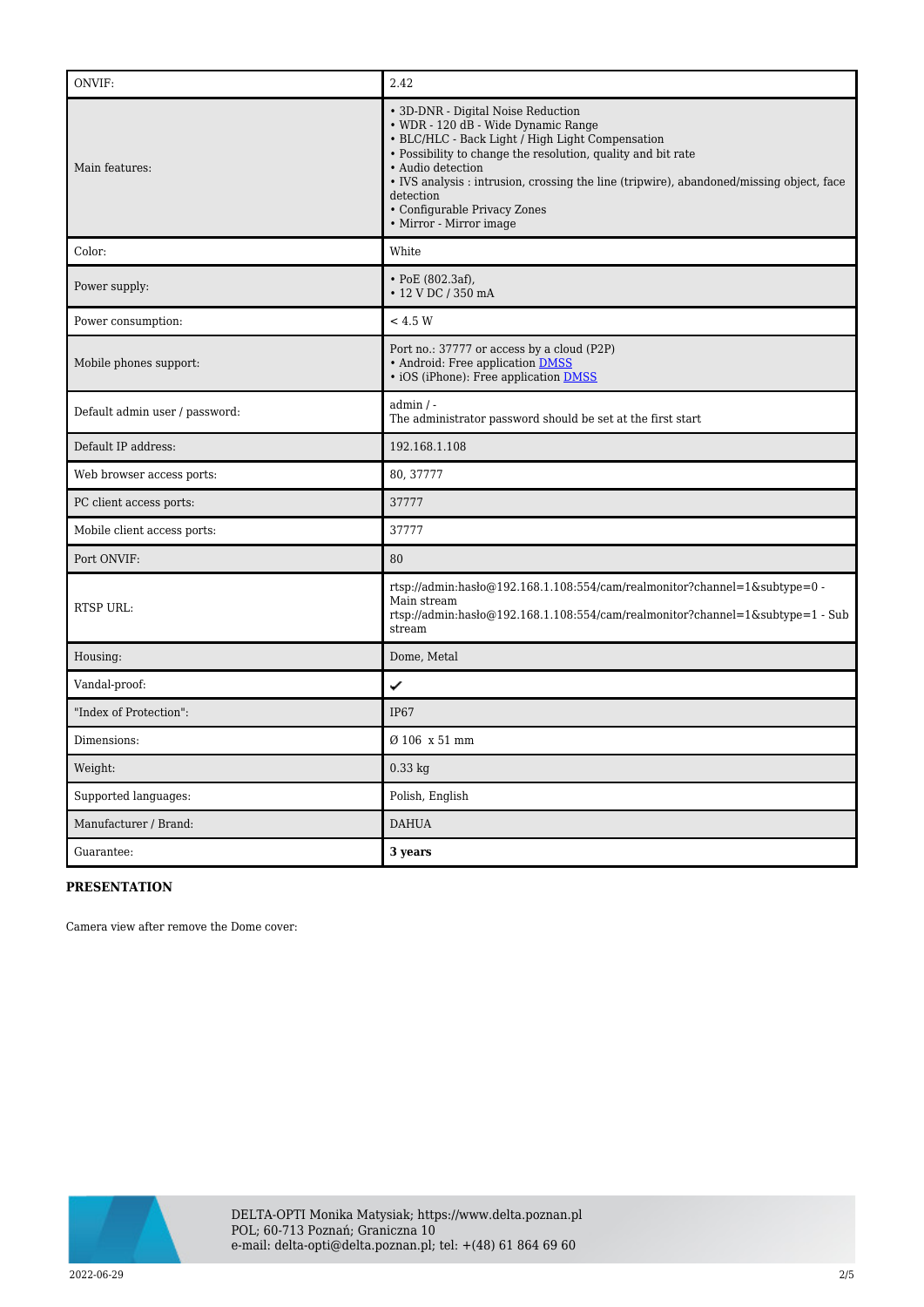

Memory card slot:



Mounting side view:



See how to initialize DAHUA cameras: In the kit:



DELTA-OPTI Monika Matysiak; https://www.delta.poznan.pl POL; 60-713 Poznań; Graniczna 10 e-mail: delta-opti@delta.poznan.pl; tel: +(48) 61 864 69 60

2022-06-29 3/5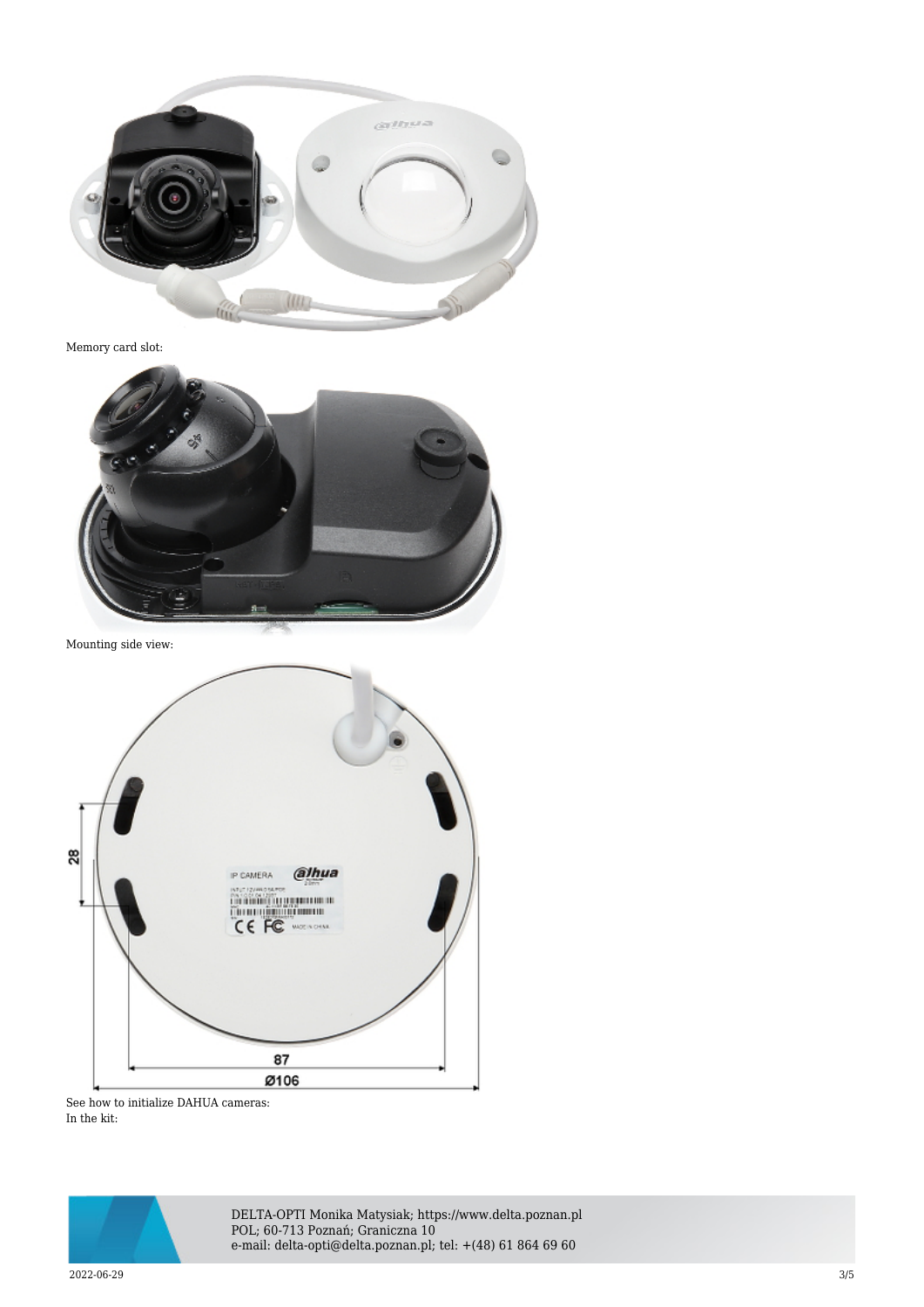

#### : Example captures of device interface:





#### **OUR TESTS**

Camera image at artificial illumination (about 30Lux):





DELTA-OPTI Monika Matysiak; https://www.delta.poznan.pl POL; 60-713 Poznań; Graniczna 10 e-mail: delta-opti@delta.poznan.pl; tel: +(48) 61 864 69 60

2022-06-29 4/5